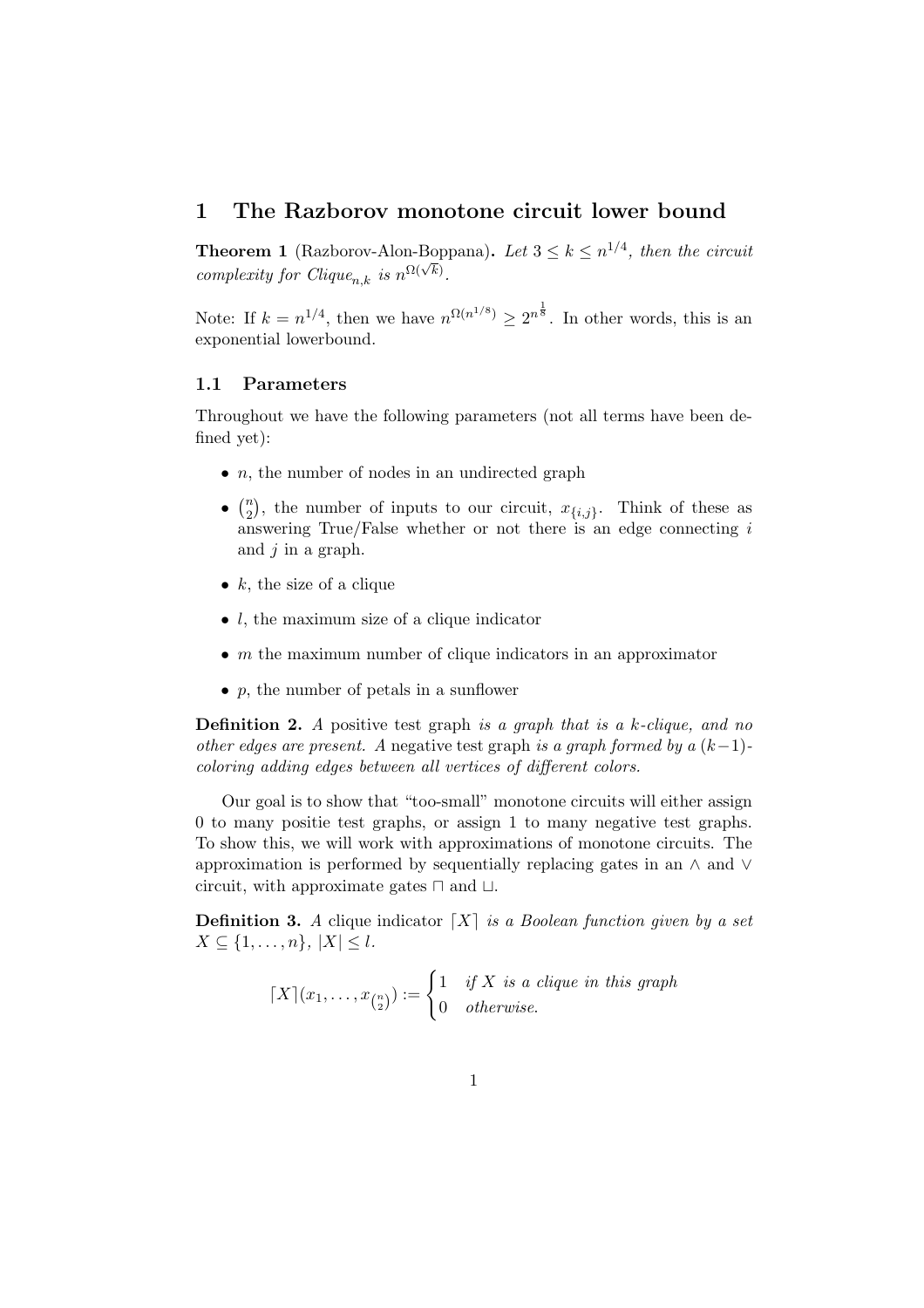Definition 4. A is an approximator if it is a disjunction of no more than m clique indicators.

$$
A = \bigvee_{i=1}^{m'} \lceil X_i \rceil
$$

for  $m' \leq m$  and  $|X_i| \leq l$ .

### 1.2 Construction

Let C be a monotone circuit. The approximator  $\tilde{C}$  for C is defined inductively on the size of C. To define the construction, we will make use of plucking sunflowers.

**Definition 5.** A sunflower is a collection of sets,  $z_1, \ldots, z_p$  such that pairwise intersections are constant. In other words, there is some  $z_0$  such that if  $i \neq j$ , then  $z_i \cap z_j = z_0$ . This  $z_0$  is called the center, and p is the number of petals. To pluck a sunflower is to replace  $z_1, \ldots, z_p$  with  $z_0$ .

The construction is as follows.

*Base case:* if C has 0 gates, then C is just  $x_{\{i,j\}}$ , so let  $X := \{i, j\}$ , and  $\widetilde{C}$  is defined to be  $\lceil X \rceil$ . Notice that this approximator gets the thing it is approximating right.

Induction step (∨): In this case  $C = C_1 \vee C_2$ . Let  $A = \bigvee_{i=1}^{m_1} [X_i]$  and  $B = \bigvee_{i=1}^{m_2} [Y_i]$  be the approximators for  $C_1$  and  $C_2$ . We would like our approximator  $A \sqcup B$  to be

$$
\bigvee_{i=1}^{m_1} [X_i] \vee \bigvee_{i=1}^{m_2} [Y_i].
$$

If  $m_1+m_2 \leq m$ , then this is our approximator. Otherwise, we need to pluck sunflowers until we have no more than  $m$  clique indicators remaining.

Induction step ( $\wedge$ ) In this case,  $C = C_1 \wedge C_2$ . Let  $A = \bigvee_{i=1}^{m_1} [X_i]$  and  $B = \bigvee_{i=1}^{m_2} [Y_i]$  be the approximators for  $C_1$  and  $C_2$ , as before. We will form  $A \sqcap B$  in stages:

1. Start by considering:

$$
\bigvee_{i=1}^{m_1} \bigvee_{j=1}^{m_2} \lceil X_i \rceil \wedge \lceil Y_i \rceil.
$$

2. Replace this with:

$$
\bigvee_{i=1}^{m_1} \bigvee_{j=1}^{m_2} \lceil X_i \cup Y_i \rceil.
$$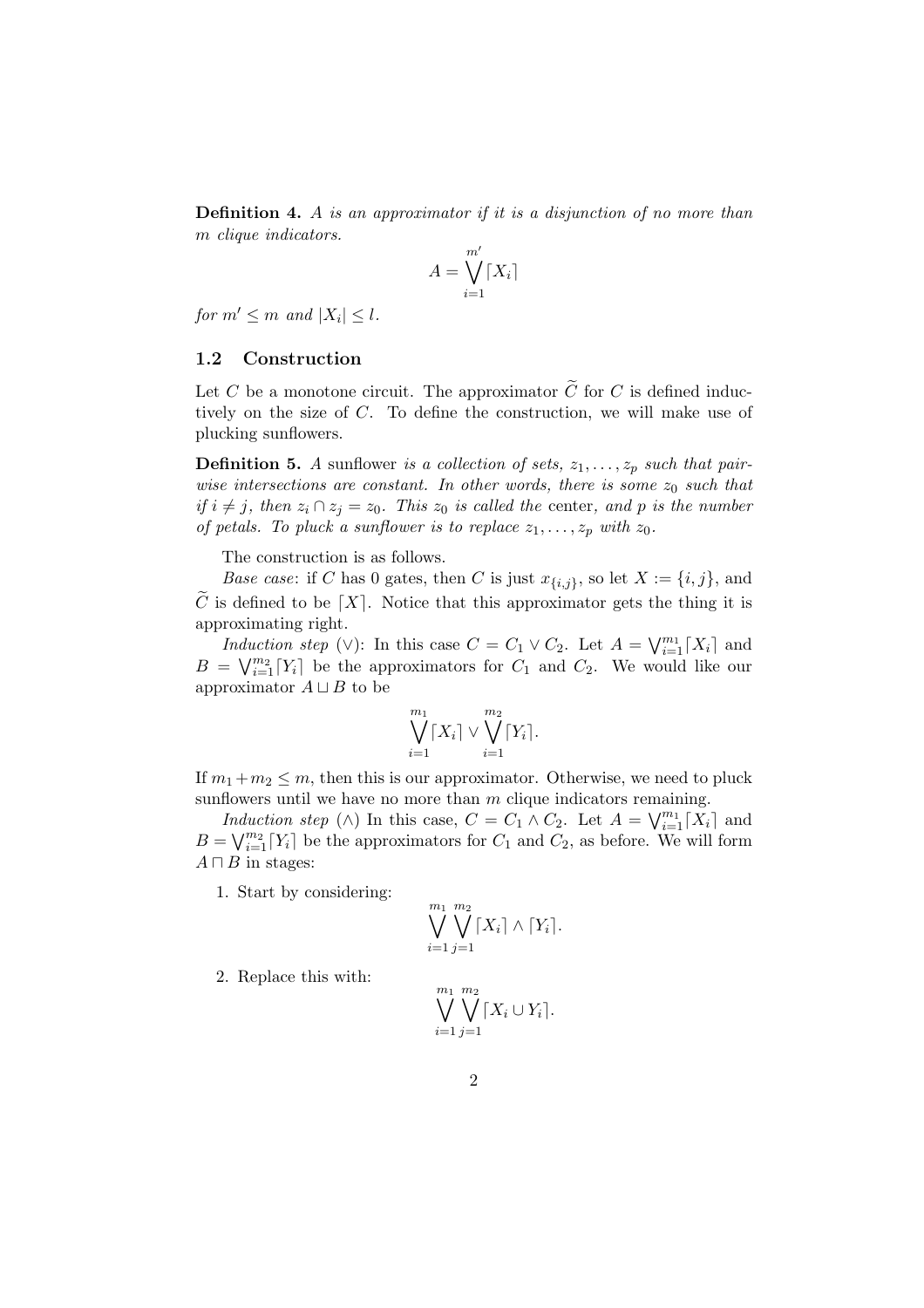- 3. Discard any  $[X_i \cup Y_j]$  with  $|X_i \cup Y_j| > l$ .
- 4. There are up to  $m^2$  many clique indicators left, so repeatedly pluck sunflowers until fewer than  $m$  are left.

In order to use the above construction, we need a guarantee that sunflowers exist. This is achieved by the next lemma.

**Lemma 6** (Sunflower Lemma). Let  $p \geq 2$ . Suppose Z is a collection of sets of size no bigger than l. If  $|Z| > (p-1)^l l!$ , then Z contains a sunflower,  $z_1, \ldots, z_p \in Z$  with p petals.

#### Proof. We induct on  $l$ .

For  $l = 1, |Z| > (p-1)^l l! \geq p-1$ . Take  $z_1, \ldots, z_p$  to be distinct elements of Z. They form a sunflower with empty center.

For  $l \geq 2$ : Choose a maximal set  $z_1, \ldots z_t$  of Z with empty center. If  $t \geq p$ , then we're done (we have a sunflower with empty center). So assume  $t < p$ . Thus we have,

$$
\left|\bigcup_{i=1}^t z_i\right| \leq t \leq (p-1)l.
$$

We know that every element  $z \in Z$  intersects this union (because  $z_1, \ldots, z_p$ ) are maximal pairwise disjoint). So some  $x \in \bigcup_{i=1}^{t} z_i$  intersects fraction  $\frac{1}{(p-1)!}$ members of Z.

Fix some such x. Let  $F := \{z \in Z : x \in z\}$ . Then  $|F| \ge \frac{|Z|}{(p-1)l} >$  $(p-1)^{l-1}(l-1)!$ . Let  $G := \{z - \{x\} : z \in F\}$ . G satisfies the hypotheses of lemma for  $l-1$ , and has more than  $(p-1)^{l-1}(l-1)!$  members each of size  $\leq l-1$ . By the induction hypothesis, there is a p petal sunflower,  $T_1, \ldots, T_p$ of G with center  $T_0$ . But then  $T_1 \cup \{x\}$ ,  $T_2 \cup \{x\}$ , ...,  $T_p \cup \{x\}$  is a p petal sunflower in Z. sunflower in Z.

## 1.3 The approximators do what we want

At this point we have two subgoals:

Subgoal 1: We want to show that any monotone circuit  $C$  that is "too small" is closely approximated by its approximator  $\tilde{C}$  on both positive and negative test graphs.

Subgoal 2: We want to show that any approximator either makes a lot of errors (outputs 0) on positive test graphs, or makes a lot of errors (outputs 1) on negative test graphs.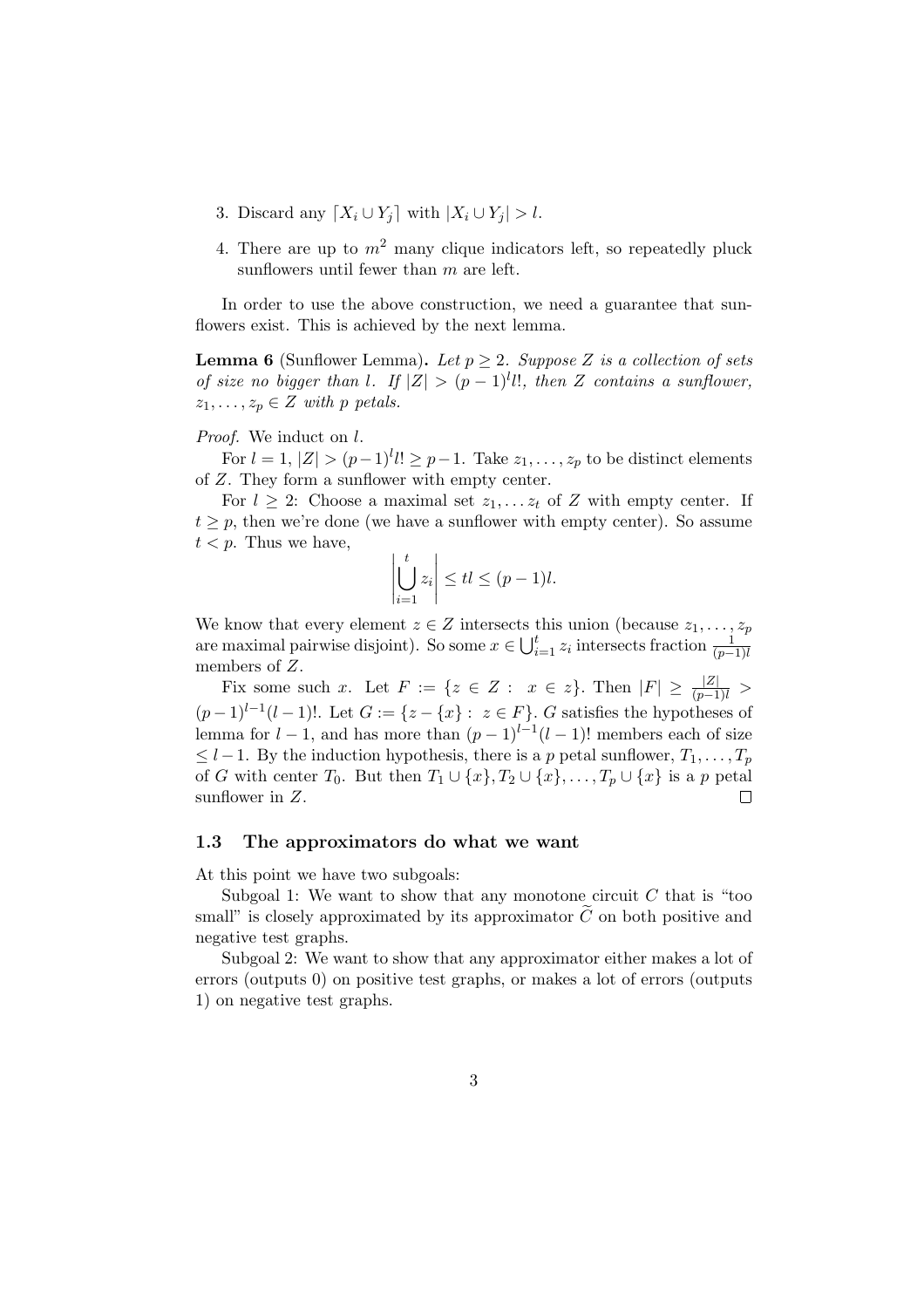**Lemma 7** (Subgoal 2). Let  $A = \bigvee_{i=1}^{m'} [X_i]$  be an approximator. Then either (i) A outputs 0 on all graphs or (ii) A outputs 1 (accepts) more than

$$
\left(1 - \frac{\binom{l}{2}}{k-1}\right)(k-1)^n
$$

negative test graphs.

Note: there are  $(k-1)^n$  many negative test graphs, because we describe a negative test graph by a  $(k-1)$  coloring (so two negatives test graphs that are isomorphic but colored differently are counted as distinct).

*Proof.* If  $m' = 0$ , then A is the empty disjunction (in other words, 0). If  $m' \geq 1$ , consider just some  $[X_i], |X_i| \leq l$ . We claim any  $[X_i]$  accepts a randomly chosen negative test graph with probability at least

$$
1 - \frac{\binom{l}{2}}{k-1}.
$$

In other words, that  $[X_i]$  rejects a negative test graph with probability less than  $\binom{l}{2}$  $\binom{l}{2}/(k-1)$ . But the probability that  $\lceil X_j \rceil$  rejects a negative test graph is the same as the probability that there exists an  $x, y$  in  $X_i$  and x and y are assigned the same color. The probability that any two nodes receive the same color is  $1/(k-1)$ , so by the union bound we have

$$
\Pr[\exists x, y \in X_j \text{ and } x, y \text{ are same color}] \le \frac{\binom{l}{2}}{k-1}
$$

 $\Box$ 

which completes the proof.

Lemma 8 (Subgoal 1, part i). The number of positive test graphs which are accepted by C, but rejected by its approximator,  $\widetilde{C}$  is less than or equal to  $size(C)m^2\binom{n-l-1}{k-l-1}$  $k-l-1$ .

*Proof.* We'll show that each gate of C contributes no more than  $n^2 {n-l-1 \choose k-l-1}$  $k-l-1$  $\lambda$ such positive test graphs. We argue by induction. For the base case, (in other words on the inputs) approximators are the same as the circuits they approximate, so these contribute no positive test graphs rejected by  $\tilde{C}$ . For the ∨ induction step: We want to count the number of positive test graphs which are accepted by  $\widetilde{C}_1 \vee \widetilde{C}_2$  but are rejected by  $\widetilde{C}_1 \sqcup \widetilde{C}_2$ . But any test graph accepted by  $C_1 \vee C_2$  is also accepted by  $C_1 \sqcup C_2$ . This is because these are the same, accepted in the approximator, we replace a certain number of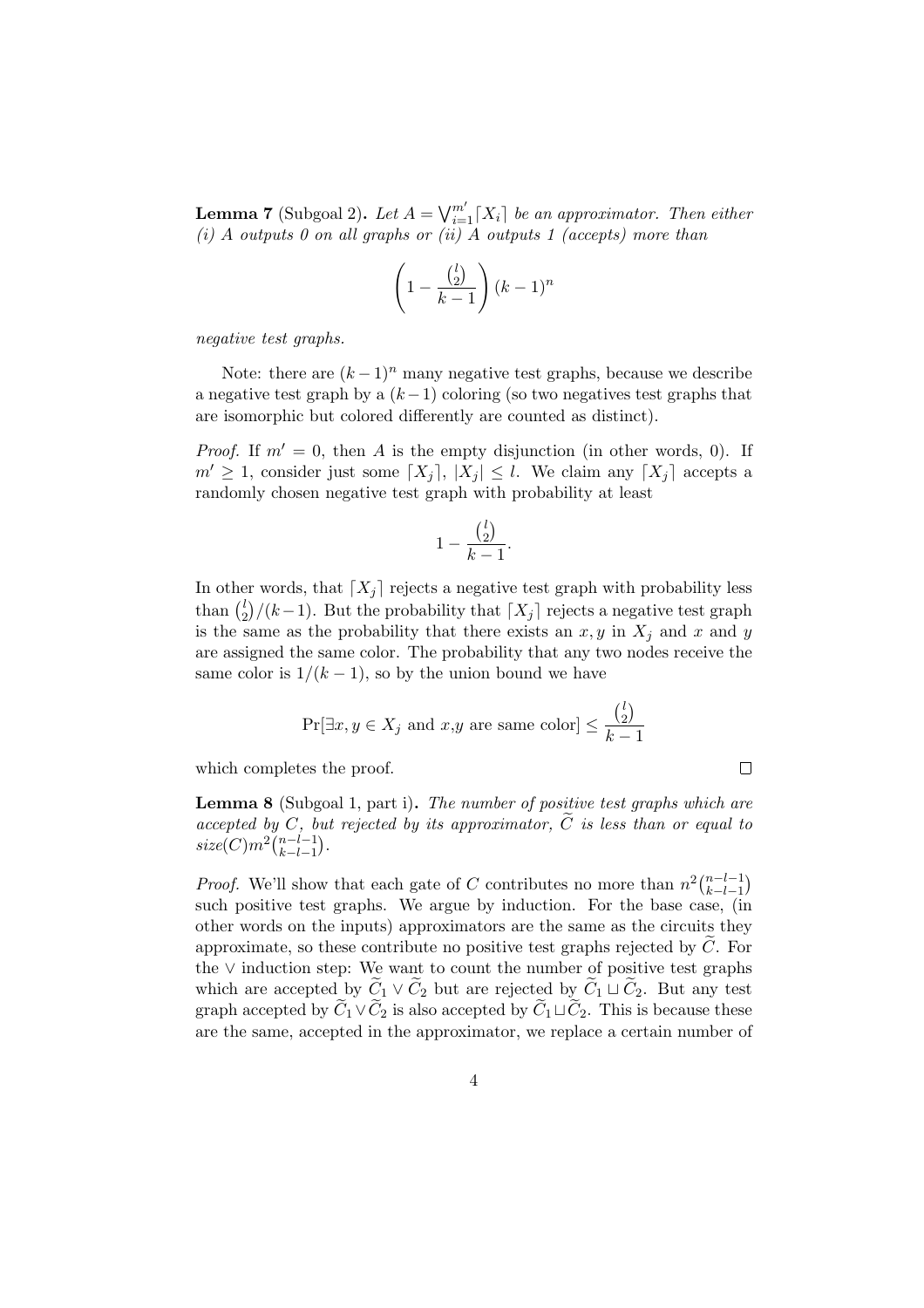sunflowers by their centers. This is okay, though, because a disjunction of a sunflower has the same truth value as the center on positive test graphs.

For the  $\land$  induction step: We need to count the number of positive test graphs for which  $C_1 \wedge C_2$  is true, but  $C_1 \sqcap C_2$  is false. At the stage where we pass from  $[X_i] \wedge [Y_j]$  to  $[X_i \cup Y_j]$ , there are no new rejected positive test graphs, because these functions have the same truth value on positive test graphs. But from here, we discard any  $[X_i \cup Y_j]$  for which  $|X_i \cup Y_j| > l$ , and this can cause the approximator to reject a positive test graph. There are no more than  $\binom{n-l-1}{k-l-1}$  $k-l-1$ ) such positive test graphs for  $X_i$  and  $Y_j$ , and there are at most  $m^2$  such  $[X_i \cup Y_j]$ , so we're done.

 $\Box$ 

Lemma 9 (Subgoal 1, part ii). The number of negative test graphs (which are rejected by  $C$ ) that are accepted by  $C$  is less than or equal to

$$
size(C)m^2\left[\frac{\binom{l}{2}}{k-1}\right]^p (k-1)^n
$$

Proof. The argument is similar to the last lemma. We consider each gate passing to its approximator, and counting the number of erroneous negative test graphs that could be introduced at each gate.

First, consider  $C = C_1 \vee C_2$ . Say  $\widetilde{C}_1 = \bigvee_{i=1}^{m_1} [X_i]$ ,  $\widetilde{C}_2 = \bigvee_{j=1}^{m_2} [Y_j]$ . Now we ask: What negative test graphs are rejected by  $\widetilde{C}_1 \vee \widetilde{C}_2$  but not by  $\widetilde{C}$ ? Let  $z_1, \ldots, z_p$  be a sunflower. We want to bound the number of negative test graphs rejected by  $\bigvee_{i=1}^{p} [z_i]$ , but accepted by  $[z_0]$ , where  $z_0$  is the center of the sunflower.

We'll compute the probability that a randomly chosen negative test graph has this property. Say that a collection of vertices is "properly colored (p.c.)" if all vertices receive different colors. A negative test graph has a clique on a set of vertices exactly when that set of vertices is properly colored. So then we want to bound

 $Pr[z_0 \text{ is p.c. and } z_1, \ldots, z_p \text{ are each not p.c. }].$ 

This is less than or equal to

 $Pr[z_1, \ldots, z_p]$  are each not p.c.  $|z_0|$  is p.c.  $|z_0|$ 

By independence, this is less than or equal to

$$
\prod_{i=1}^{p} \Pr[z_i \text{ is not p.c. } \mid z_0 \text{ is p.c. }] \leq \prod_{i=1}^{p} \Pr[z_i \text{ is not p.c. }]
$$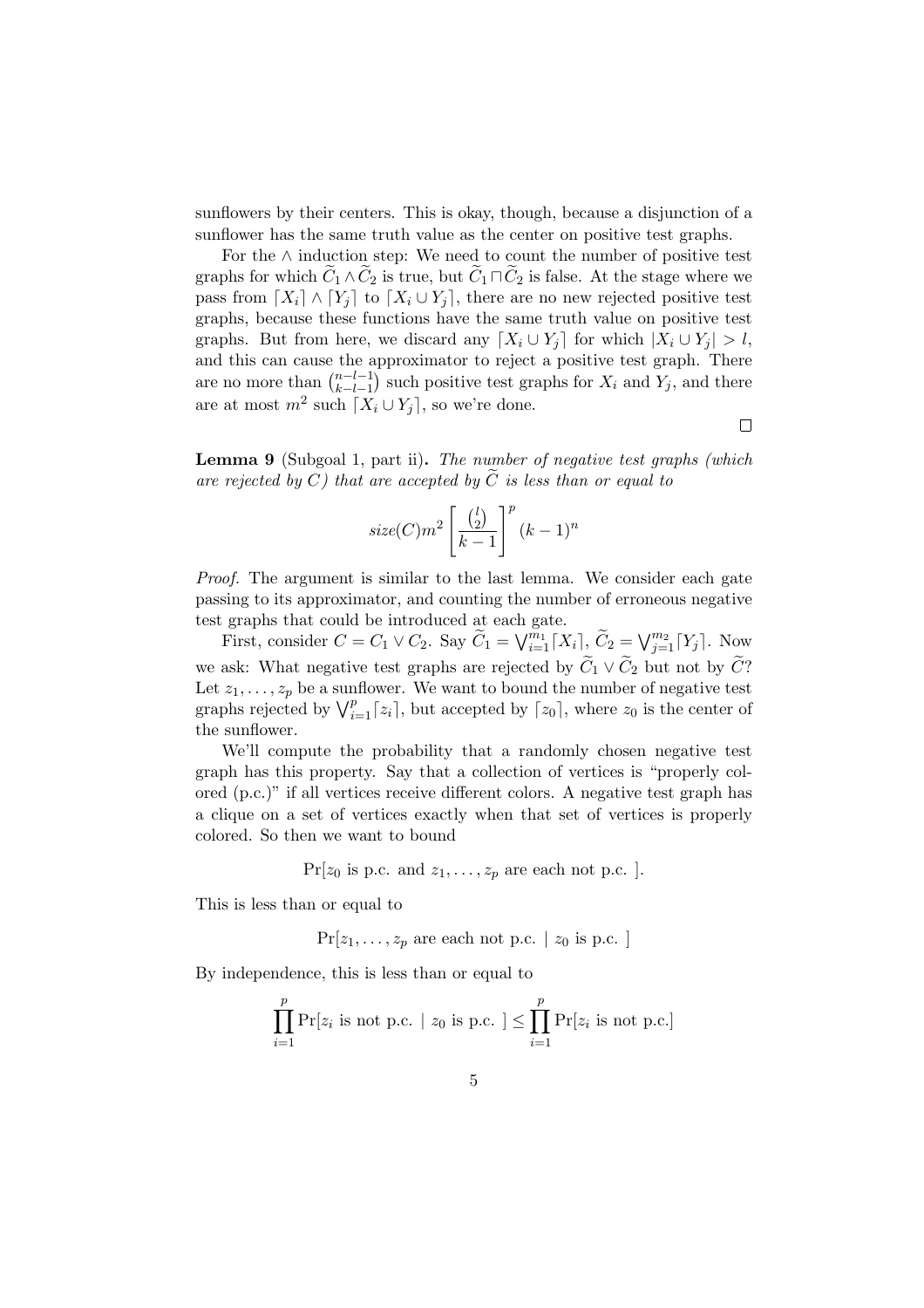$$
\leq \prod_{i=1}^p \binom{l}{2} \frac{1}{k-1} = \left( \binom{l}{2} \frac{1}{k-1} \right)^p
$$

For the  $\land$  case, this is similar. Discarding  $[X_i \cup Y_j]$  is ok, because we never accept any new graphs. And there are fewer than  $m^2$  many pluckings, so we use the same bounds as above.  $\Box$ 

We are now ready to prove the theorem.

**Theorem 10** (Razborov-Alon-Boppana). Let  $3 \leq k \leq n^{1/4}$ , then the circuit complexity for Clique<sub>n,k</sub> is  $n^{\Omega(\sqrt{k})}$ .

*Proof.* Let C be a circuit for Clique<sub>n,k</sub>. Let  $l = \sqrt{k}$ ,  $p = \lceil 10\sqrt{k} \log n \rceil$ ,  $m = (p-1)^l l!$ . By Lemma 2, we have two possible situations: either (i)  $\tilde{C}$ rejects all positive test graphs or (ii)  $\widetilde{C}$  accepts at least  $\left(1 - \frac{\binom{l}{2}}{k-1}\right)$  $k-1$  $\binom{k-1}{n}$ many negative graphs.

If we are in the first situation, then by Lemma 3 we know that

$$
\binom{n}{k} \leq \text{size}(C)m^2 \binom{n-l-1}{k-l-1}.
$$

If we are in the second situation, then by Lemma 4, we know that

$$
\left(1 - \frac{\binom{l}{2}}{k-1}\right)(k-1)^n \leq \text{size}(C)m^2 \left(1 - \frac{\binom{l}{2}}{k-1}\right)^p (k-1)^p.
$$

At this point we are done. To see this, we do some algebra. For the first case,

$$
\frac{\binom{n}{k}}{\binom{n-l-1}{k-l-1}} = \frac{n}{k} \frac{n-1}{k-1} \cdots \frac{n-l}{k-l} \ge \left(\frac{n-\sqrt{k}}{k}\right)^{\sqrt{k}}
$$

Also,

$$
m = (p-1)^l l! = (p-1)^{\sqrt{k}} (\sqrt{k})!
$$
  

$$
\leq (10\sqrt{k} \log n)^{\sqrt{k}} \frac{\sqrt{k}^{\sqrt{k}}}{e^{\sqrt{k}}}
$$
  

$$
= k^{\sqrt{k}} \left(\frac{10}{e} \log n\right)^{\sqrt{k}}
$$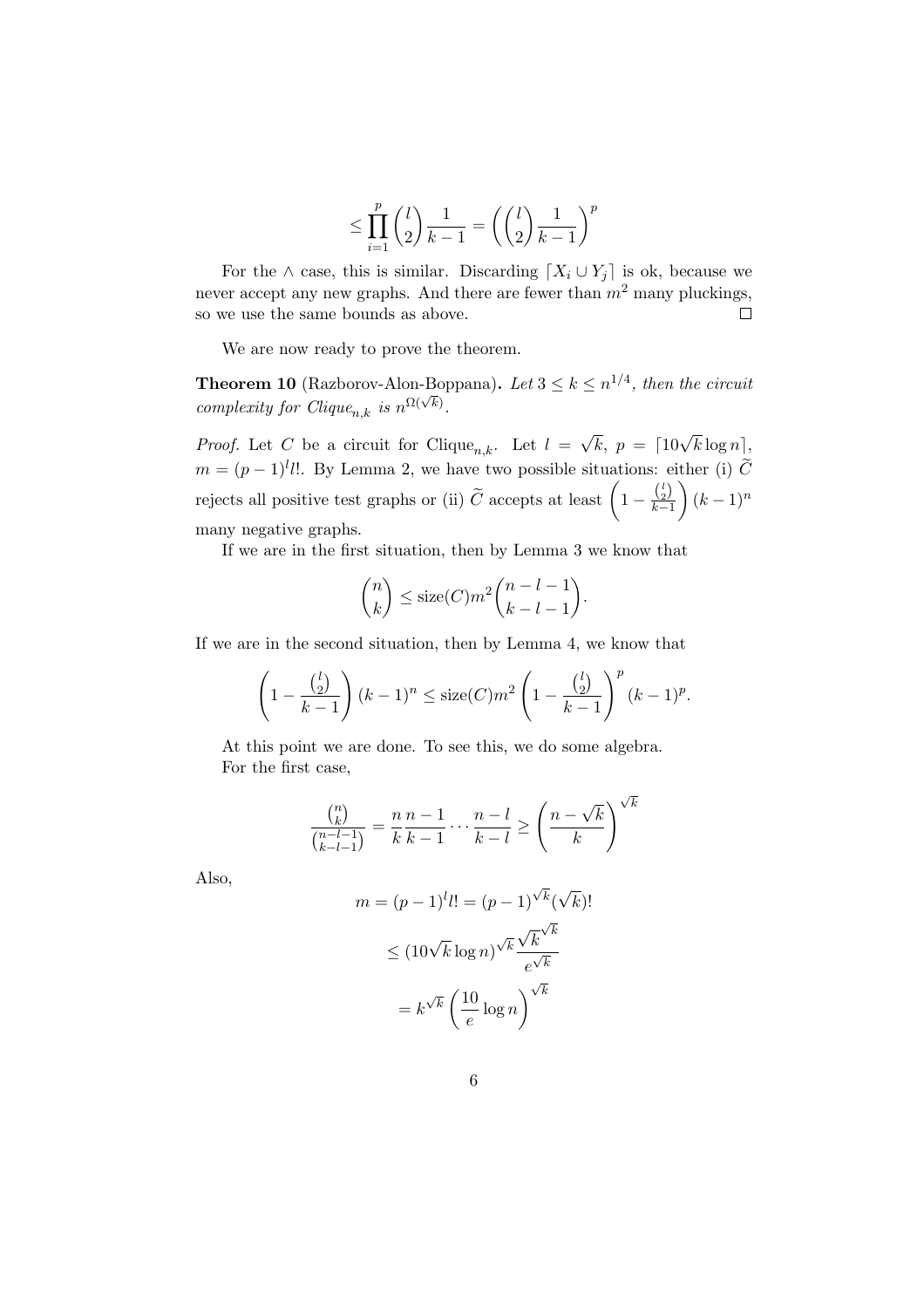Hence,

$$
m^2 \le k^{2\sqrt{k}} \left(\frac{10}{e} \log n\right)^{2\sqrt{k}}
$$

.

Therefore,

$$
\text{size}(C) \ge \left(\frac{n-\sqrt{k}}{k}\right)^{\sqrt{k}} \frac{1}{k^{2\sqrt{k}} \left(\frac{10}{e} \log n\right)^{2\sqrt{k}}}
$$

$$
\text{size}(C) \ge \frac{(n-\sqrt{k})^{\sqrt{k}}}{k^{3\sqrt{k}} \left(\frac{10}{e} \log n\right)^{2\sqrt{k}}}
$$

Since  $k \leq n^{1/4}$ , we have

$$
size(C) \ge \frac{(n - \sqrt{k})^{\sqrt{k}}}{n^{3/4\sqrt{k}} \left(\frac{10}{e} \log n\right)^{2\sqrt{k}}}
$$

Therefore size( $C$ )  $\geq n^{\Omega(\sqrt{k})}$ .

In the other situation, we have

$$
\frac{\binom{l}{2}}{k-1} < \frac{1}{2}
$$

since  $l = \sqrt{k}$ . So then,

$$
\mathrm{size}(C)m^2\frac{1}{2^p}\geq \frac{1}{2}
$$

Hence,

$$
\operatorname{size}(C) \ge \frac{2^{p-1}}{m^2} \ge \frac{2^{10\sqrt{k}\log n}}{k^{2\sqrt{k}} \left(\frac{10}{e}\log n\right)^{2\sqrt{k}}} = \frac{n^{10\sqrt{k}}}{n^{\sqrt{k}}/2 \left(\frac{10}{e}\log n\right)^{2\sqrt{k}}}
$$

 $\Box$ 

Thus size(*C*)  $\geq n^{\Omega(\sqrt{k})}$ .

# 2 Constant Depth Circuits

In this setting we allow unbounded fan-in  $\wedge$ 's,  $\vee$ 's, and negations only on variables. Typically we measure complexity of constant depth circuits by counting only the number of ∧'s and ∨'s.

We could use other connectives. Other possibilities are, unbounded fanin parity gates, unbounded fan-in mod  $k$  gates (i.e. gates that output 1 if the number of true inputs is  $0 \mod k$ , Majority gates, and Threshold gates.